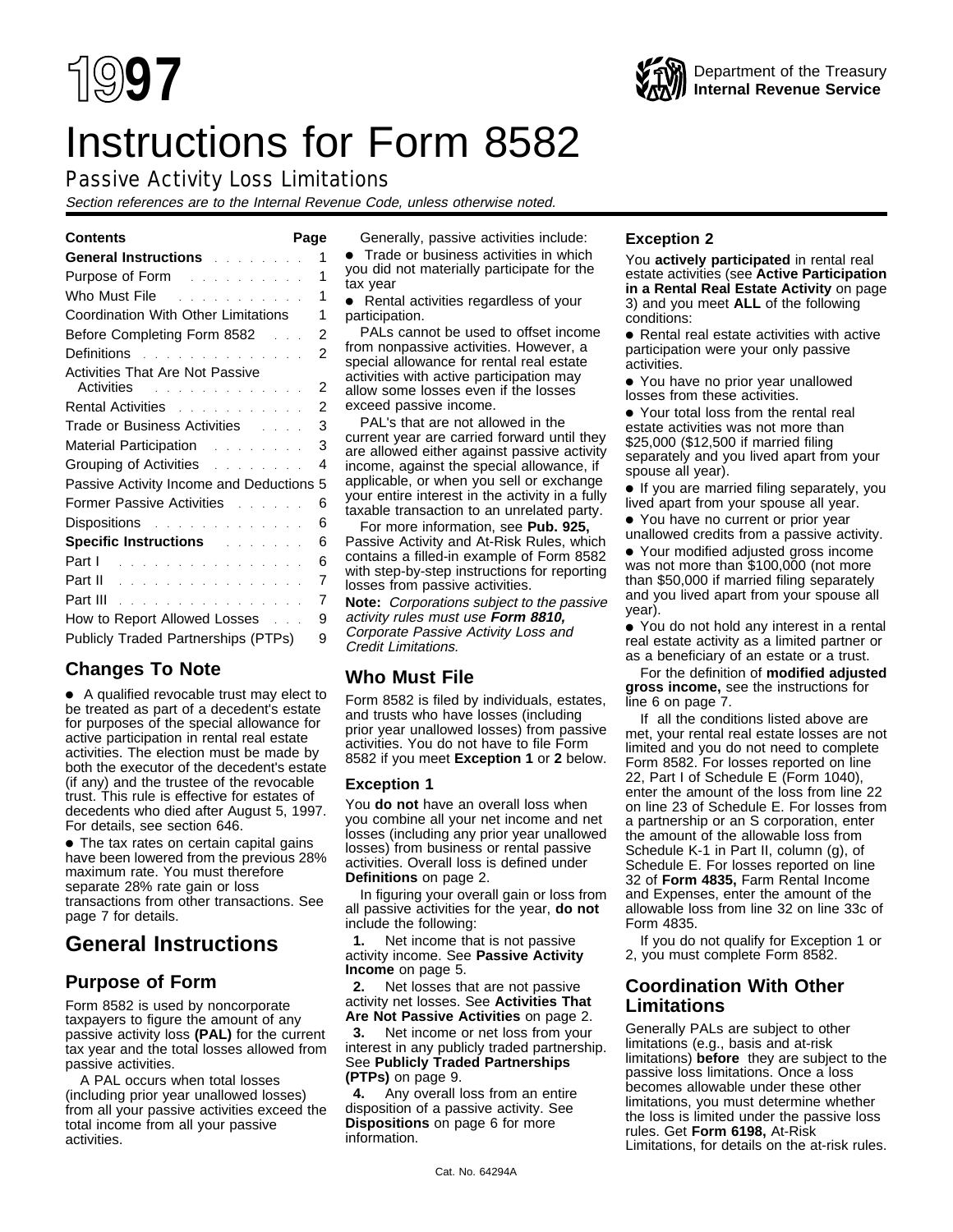However, capital losses that are allowable under the passive loss rules may be limited under section 1211. Also, percentage depletion deductions that are allowable under the passive loss rules may be limited under section 613A(d).

# **Before Completing Form 8582**

To see if your activity is treated as a passive activity, read:

**• Trade or Business Activities if your** activity is a trade or business activity (page 3).

**• Rental Activities** if your activity is the renting of tangible property (page 2).

- **Material Participation** (page 3).
- **Grouping of Activities** (page 4). To see how to treat income and deductions from your activity, read:

#### **• Passive Activity Income and Deductions, Former Passive Activities,** and **Dispositions** (pages 5 and 6).

To see how to enter income and losses on Form 8582, read the instructions for Worksheets 1 and 2 (page 7).

# **Definitions**

Except as otherwise indicated, the following terms in these instructions are defined as shown below.

**Net income** means the excess of current year income over current year deductions from the activity. This includes any current year gains or losses from the disposition of assets or an interest in the activity.

**Net loss** means the excess of current year deductions over current year income from the activity. This includes any current year gains or losses from the disposition of assets or an interest in the activity.

**Overall gain** means the excess of the "net income" from the activity over the prior year unallowed losses from the activity.

**Overall loss** means the excess of the prior year unallowed losses from the activity over the "net income" from the activity or the prior year unallowed losses from the activity plus the "net loss" from the activity.

**Prior year unallowed losses** means the losses from an activity that were disallowed under the PAL limitations in a prior year and carried forward to the tax year under section 469(b). See Regulations section 1.469-1(f)(4) and Pub. 925.

# **Activities That Are Not Passive Activities**

The following are **not** passive activities:  $\ddot{y}$ **1.** Trade or business activities in which you materially participated for the tax year.

 $\ddot{v}$ **2.** Any rental real estate activity in which you materially participated, if you were a "real estate professional" for the tax year. You were a real estate professional only if:

**ya.** More than half of the personal services you performed in trades or businesses were performed in real property trades or businesses in which you materially participated, **and**  $\ddot{\mathbf{v}}$ **b.** You performed more than 750 hours of services in real property trades or businesses in which you materially participated.

For purposes of this rule, each interest in rental real estate is a separate activity, unless you elect to treat all interests in rental real estate as one activity.

If you are married filing jointly, one spouse must separately meet both of the above conditions, without taking into account services performed by the other spouse.

A real property trade or business is any real property development, redevelopment, construction, reconstruction, acquisition, conversion, rental, operation, management, leasing, or brokerage trade or business. Services you performed as an employee are not treated as performed in a real property trade or business unless you owned more than 5% of the stock (or more than 5% of the capital or profits interest) in the employer.

**Note:** If an activity qualifies for the exception described above in 1997, but has a prior year passive unallowed loss, the prior year unallowed loss is treated as a loss from a former passive activity. See **Former Passive Activities** on page 6.

 $\ddot{y}$ 3. A working interest in an oil or gas well. Your working interest must be held directly or through an entity that does not limit your liability (such as a general partner interest in a partnership). In this case, it does not matter whether you materially participated in the activity for the tax year.

If, however, your liability was limited for part of the year (e.g., you converted your general partner interest to a limited partner interest during the year), some of your income and losses from the working interest may be treated as passive activity gross income and passive activity deductions. See Temporary Regulations section 1.469-1T(e)(4)(ii).

 $\ddot{y}$ **4.** The rental of a dwelling unit you used as a residence if section 280A(c)(5) applies. This section applies if you rented out a dwelling unit that you also used as a home during the year for a number of days that exceeds the **greater of** 14 days or 10% of the number of days during the year that the home was rented at a fair rental.

 **5.** An activity of trading personal property for the account of owners of interests in the activity. See Temporary Regulations section 1.469-1T(e)(6).

Generally, income and losses from these activities should not be entered on Form 8582. However, losses from these activities may be subject to limitations other than the passive loss rules.

# **Rental Activities**

A rental activity is a passive activity even if you materially participated in the activity (other than a rental real estate activity in which you materially participated, if you were a real estate professional).

However, if you meet any one of the six exceptions listed below, the rental of the property is not treated as a rental activity. See **Reporting Income and Losses From the Activities** on page 3 if you meet any of the exceptions.

An activity is a rental activity if tangible property (real or personal) is used by customers or held for use by customers and the gross income (or expected gross income) from the activity represents amounts paid (or to be paid) mainly for the use of the property. It does not matter whether the use is under a lease, a service contract, or some other arrangement.

#### **Exceptions**

An activity is not a rental activity if the:

 **1. Average period of customer use** is:

 $\ddot{y}$ **a.** 7 days or less **or**;

 $\ddot{v}$ **b.** 30 days or less and significant personal services (see definition below), were provided in making the rental property available for customer use.

Figure the **average period of customer use** for a class of property by dividing the total number of days in all rental periods by the number of rentals during the tax year. If the activity involves renting more than one class of property, multiply the average period of customer use of each class by the ratio of the gross rental income from that class to the activity's total gross rental income. The activity's average period of customer use equals the sum of these class-by-class average periods weighted by gross income. See Regulations section 1.469-1(e)(3)(iii).

**Significant personal services** include only services performed by individuals. In determining if personal services are significant, all relevant facts and circumstances are taken into consideration including the frequency of the services, the type and amount of labor required to perform the services, and the value of the services relative to the amount charged for the property's use.

 **2. Extraordinary personal services** were provided in making the rental property available for customer use.

Extraordinary personal services are services provided in making rental property available for customer use, only if they are performed by individuals and the customers' use of the property is incidental to their receipt of the services.  $\ddot{v}$ **3.** Rental of the property is **incidental** to a nonrental activity.

The rental of property is **incidental** to an activity of holding property for investment if the main purpose of holding the property is to realize a gain from its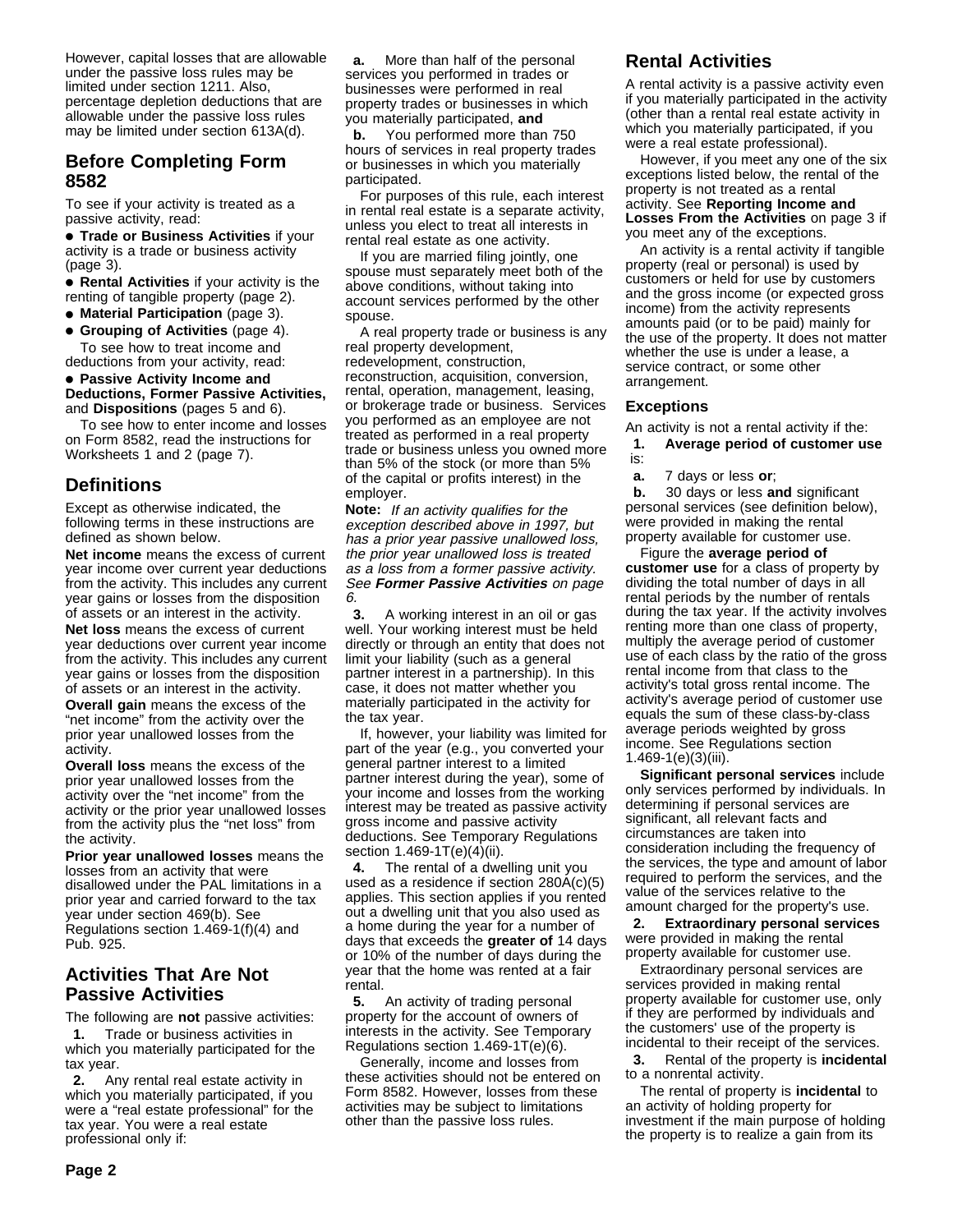appreciation and the gross rental income is less than 2% of the smaller of the **unadjusted basis** or the fair market value of the property.

**Unadjusted basis** means the cost of the property without regard to depreciation deductions or any other basis adjustment described in section 1016.

The rental of property is **incidental** to a trade or business activity if:

**ya.** You own an interest in the trade or business activity during the year;

**yb.** The rental property was mainly used in the trade or business activity during the tax year or during at least 2 of the 5 preceding tax years; and

**yc.** The gross rental income from the property is less than 2% of the smaller of the **unadjusted basis** or the fair market value of the property.

Lodging provided for the employer's convenience to an employee or the employee's spouse or dependents is **incidental** to the activity or activities in which the employee performs services.  $\ddot{y}$ **4.** You customarily make the rental property available during defined business hours for nonexclusive use by various customers.

 $\ddot{y}$ **5.** You provide property for use in a nonrental activity of a partnership, S corporation, or a joint venture in your capacity as an owner of an interest in the partnership, S corporation, or joint venture.

**Example:** If a partner contributes the use of property to a partnership, none of the partner's distributive share of partnership income is income from a rental activity unless the partnership is engaged in a rental activity.

Also, a partner's gross income from a guaranteed payment under section 707(c) is not income from a rental activity. The determination of whether the property used in the activity is provided in the partner's capacity as an owner of an interest in the partnership is made on the basis of all the facts and circumstances.

#### **Reporting Income and Losses From the Activities**

If you meet any of the five exceptions listed above, your rental of the property is not a rental activity. You must then determine whether your rental of the property is:

 **1.** A trade or business activity (see **Trade or Business Activities** below) and, if so,

 $\ddot{v}$ **2.** Whether you materially participated in the activity for the tax year.

• If the activity is a trade or business activity in which you **did not** materially participate, enter the income and losses from the activity on Worksheet 2.

• If you meet any of the five exceptions listed above and the activity is a trade or business activity in which you **did** materially participate, report any income or loss from the activity on the forms or schedules you normally use.

If you **did not** meet any of the five exceptions, the rental activity is generally a passive activity. Special rules apply if you conduct the rental activity through a publicly traded partnership (PTP) or if any of the rules described under **Recharacterization of Passive Income** on page 5 apply. See the PTP rules on

page 9. If none of the special rules apply, a passive rental activity is entered on either Worksheet 1 or 2.

 Worksheet 1 is for passive rental real estate activities in which you actively participated. See **Active Participation in a Rental Real Estate Activity** below.

 Worksheet 2 is for passive rental real estate activities in which you did not actively participate, activities of renting personal property, and other passive trade or business activities.

See the instructions for Worksheets 1 and 2 on page 7.

#### **Trade or Business Activities**

A trade or business activity is an activity (other than a rental activity or an activity treated as incidental to an activity of holding property for investment) that:

 **1.** Involves the conduct of a trade or business (within the meaning of section 162),

 $\ddot{v}$ **2.** Is conducted in anticipation of starting a trade or business, or  $\ddot{y}$ 3. Involves research or experimental expenditures deductible under section 174 (or that would be if you chose to deduct rather than capitalize them).

Trade or business activities are generally reported on Schedule C, C-EZ, or F, or in Part II or III of Schedule E. See **Publicly Traded Partnerships (PTPs)** on page 11. See Pub. 925 for how to report income or losses from significant participation passive activities.

#### **Active Participation in a Rental Real Estate Activity**

If you actively participated in a passive rental real estate activity, you may be able to deduct up to \$25,000 of the loss from the activity from nonpassive income. This special allowance is an exception to the general rule disallowing losses in excess of income from passive activities.

The special allowance is not available if you were married, file a separate return for the year, and did not live apart from your spouse at all times during the year.

Only individuals and qualifying estates and a qualified revocable trust that made an election to treat the trust as part of the decedent's estate; can actively participate in a rental real estate activity. Estates (other than qualifying estates) and trusts cannot actively participate. However, a qualified revocable trust may elect to be treated as part of a decedents estate for purposes of the \$25,000 active participation requirements. Limited partners cannot actively participate unless future regulations provide an exception.

You are not considered to actively participate in a rental real estate activity if at any time during the tax year your interest (including your spouse's interest) in the activity was less than 10% (by value) of all interests in the activity. Active participation is a less stringent requirement than material participation (see **Material Participation** below).

 You may be treated as actively participating if, for example, you participated in making management decisions or arranging for others to provide services (such as repairs) in a significant and bona fide sense. Management decisions that can count as active participation include:

- approving new tenants,
- deciding on rental terms,
- approving capital or repair expenditures, and
- other similar decisions.

A **qualifying estate** is an estate treated as actively participating for tax years ending less than 2 years after the date of the decedent's death if the decedent would have satisfied the active participation requirements for the activity for the tax year the decedent died.

A qualified revocable trust may elect to be treated as part of a decedent's estate for purposes of the special allowance for active participation in rental real estate activities. See **Changes To Note**.

The **maximum special allowance** is: • \$25,000 for single individuals and married individuals filing a joint return for the tax year.

• \$12,500 for married individuals who file separate returns for the tax year and who lived apart at all times during the tax year.

• \$25,000 for an qualified estate reduced by the special allowance for which the surviving spouse qualified.

If your modified adjusted gross income (defined on page 8) is \$100,000 or less (\$50,000 or less if married filing separately), your loss is deductible up to the amount of the maximum special allowance referred to in the preceding paragraph.

If your modified adjusted gross income is more than \$100,000 (\$50,000 if married filing separately), the special allowance is limited to 50% of the difference between \$150,000 (\$75,000 if married filing separately) and your modified adjusted gross income.

 When modified adjusted gross income is \$150,000 or more (\$75,000 or more if married filing separately), there is no special allowance.

If you qualify under the active participation rules, use Worksheet 1 and see page 6 of the instructions.

# **Material Participation**

Participation, for purposes of the material participation tests listed below, generally includes any work done in connection with an activity, if you owned an interest in the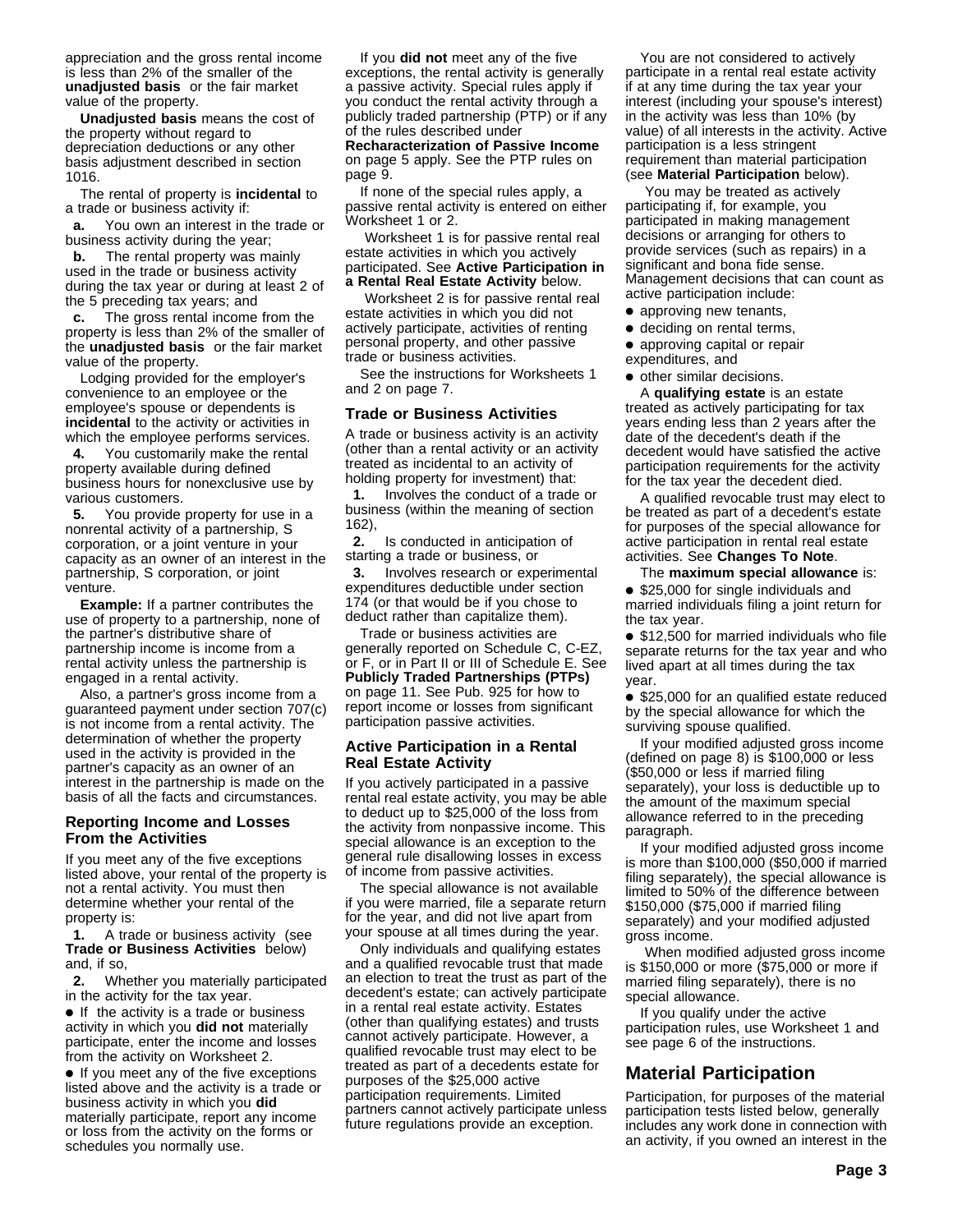activity at the time you did the work. The capacity in which you did the work does not matter. However, work is not treated as participation if it is not work that an owner would customarily do in the same type of activity, and one of your main reasons for doing the work was to avoid the disallowance of losses or credits from the activity under the passive activity rules.

**Tests for investors.—** Work done as an investor in an activity is not treated as participation unless you were directly involved in the day-to-day management or operations of the activity. Work done as an investor includes:

 $\ddot{y}$ **1.** Studying and reviewing financial statements or reports on operations of the activity.

 $\ddot{y}$ **2.** Preparing or compiling summaries or analyses of the finances or operations of the activity for your own use.

 **3.** Monitoring the finances or operations of the activity in a nonmanagerial capacity.

**Proof of participation.—** You may prove your participation in an activity by any reasonable means. You do not have to maintain contemporaneous daily time reports, logs, or similar documents if you can establish your participation by other reasonable means. Reasonable means for this purpose may include, but are not limited to, the identification of services performed over a period of time and the approximate number of hours spent performing the services during that period, based on appointment books, calendars, or narrative summaries.

**Tests for spouse.—** Participation by your spouse during the tax year in an activity you own may be counted as your participation in the activity even if your spouse did not own an interest in the activity and whether or not you and your spouse file a joint return for the tax year.

**Tests for individuals.—** You materially participated for the tax year in an activity if you satisfy at least one of the following tests:

**y1.** You participated in the activity for more than 500 hours.

 **2.** Your participation in the activity for the tax year was substantially all of the participation in the activity of all individuals (including individuals who did not own any interest in the activity) for the year.

 **3.** You participated in the activity for more than 100 hours during the tax year, and you participated at least as much as any other individual (including individuals who did not own any interest in the activity) for the year.

 $\ddot{v}$ **4.** The activity is a **significant participation activity** for the tax year, and you participated in all significant participation activities during the year for more than 500 hours.

 A **significant participation activity** is any trade or business activity in which you participated for more than 100 hours during the year and in which you did not

materially participate under any of the material participation tests (other than this test 4).

 **5.** You materially participated in the activity for any 5 (whether or not consecutive) of the 10 preceding tax years.

 $\ddot{\mathbf{v}}$ **6.** The activity is a personal service activity in which you materially participated for any 3 (whether or not consecutive) preceding tax years.

An activity is a **personal service activity** if it involves the performance of personal services in the fields of health, law, engineering, architecture, accounting, actuarial science, performing arts, consulting, or any other trade or business in which capital is not a material income-producing factor.

 $\ddot{v}$ **7.** Based on all the facts and circumstances, you participated in the activity on a regular, continuous, and substantial basis during the tax year.

You did not materially participate in the activity under this seventh test, however, if you participated in the activity for 100 hours or less during the year. Your participation in managing the activity does not count in determining whether you materially participated under this test if:

**ya.** Any person (except you) received compensation for performing services in the management of the activity; or

**yb.** Any individual spent more hours during the tax year than you spent performing services in the management of the activity (regardless of whether the individual was compensated for the management services).

**Special rules for limited partners.—** If you are a limited partner in an activity, you generally **did not** materially participate in the activity. You **did** materially participate in the activity, however, if you met material participation tests 1, 5, or 6 on page 4 for the tax year.

You are not treated as a limited partner, for purposes of the material participation tests, however, if you were a general partner in the partnership at all times during the partnership's tax year ending with or within your tax year (or, if shorter, during the portion of the partnership's tax year in which you directly or indirectly owned your limited partner interest). **Special rules for certain retired or disabled farmers and surviving spouses of farmers.—** Certain retired or disabled farmers and surviving spouses of farmers are treated as materially participating in a farming activity if the real property used in the activity would meet the estate tax rules for special valuation of farm property passed from a qualifying decedent. See Temporary Regulations section 1.469-5T(h)(2).

**Estates and trusts.—** The passive loss limitations apply in figuring the distributable net income and taxable income of an estate or trust. See Temporary Regulations section 1.469-1T(b)(2) and (3). The rules for

determining material participation for this purpose have not yet been issued.

# **Grouping of Activities**

Generally, one or more trade or business activities or rental activities may be treated as a single activity if the activities make up an appropriate economic unit for the measurement of gain or loss under the passive activity rules. Whether activities make up an appropriate economic unit depends on all the relevant facts and circumstances. The factors given the greatest weight in determining whether activities make up an appropriate economic unit are:

 **1.** Similarities and differences in types of trades or businesses,

- $\ddot{y}$ **2.** The extent of common control,
- $\ddot{y}$ **3.** The extent of common ownership,
- $\ddot{y}$ **4.** Geographical location, and

 $\ddot{y}$ **5.** Reliance between or among the activities.

**Example.** You have a significant ownership interest in a bakery and a movie theater in Baltimore and in a bakery and a movie theater in Philadelphia. Depending on all the relevant facts and circumstances, there may be more than one reasonable method for grouping your activities. For instance, the following groupings may or may not be permissible:

● A single activity,

● A movie theater activity and a bakery activity,

●A A Baltimore activity and a Philadelphia activity, or

• Four separate activities.

Once you choose a grouping under these rules, you must continue using that grouping in later tax years unless a material change in the facts and circumstances makes it clearly inappropriate.

The IRS may regroup your activities if your grouping fails to reflect one or more appropriate economic units and one of the primary purposes of your grouping is to avoid the passive activity limitations.

**Limitation on grouping certain activities.—** The following activities may not be grouped together:

 **1.** A rental activity with a trade or business activity unless the activities being grouped together make up an appropriate economic unit, and

**ya.** The rental activity is insubstantial relative to the trade or business activity or vice versa, or

**yb.** Each owner of the trade or business activity has the same proportionate ownership interest in the rental activity. If so, the portion of the rental activity involving the rental of property used in the trade or business activity may be grouped with the trade or business activity.

 $\ddot{y}$ **2.** An activity involving the rental of real property with an activity involving the rental of personal property (except for personal property provided in connection with the real property or vice versa).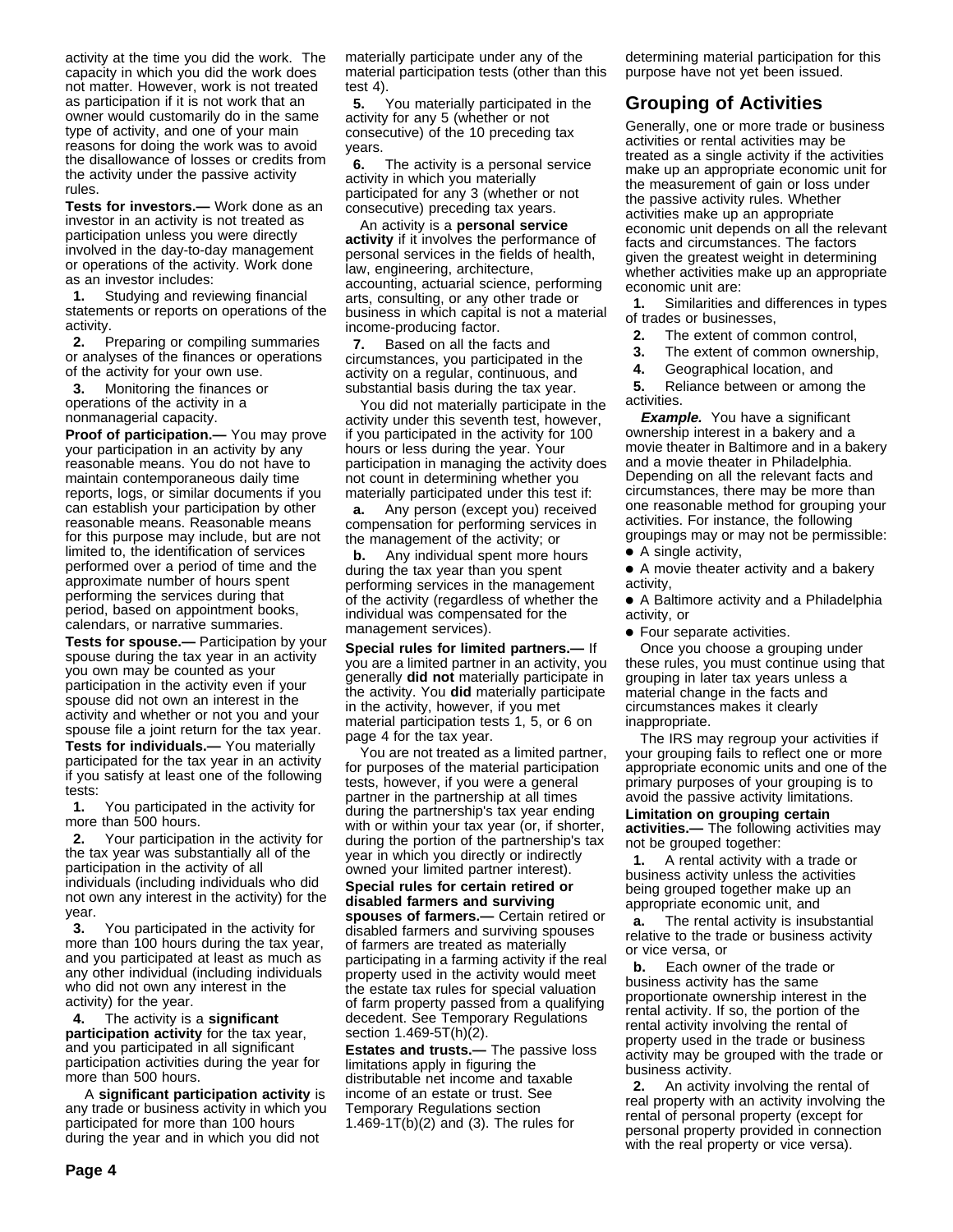**3.** Any activity with another activity in a different type of business and in which you hold an interest as a limited partner or as a limited entrepreneur (as defined in section 464(e)(2)) if that other activity engages in holding, producing, or distributing motion picture films or videotapes; farming; leasing section 1245 property; or exploring for (or exploiting) oil and gas resources or geothermal deposits.

**Activities conducted through partnerships, S corporations, and C corporations subject to section 469.—** Once a partnership or corporation determines its activities under these rules, a partner or shareholder may use these rules to:

• Group those activities with each other,

• With activities conducted directly by the partner or shareholder, and

• With activities conducted through other partnerships and corporations.

 A partner or shareholder may not treat as separate activities those activities grouped together by the partnership or corporation.

**Partial disposition of an activity.—** You may treat the disposition of substantially all of an activity as a separate activity if you can prove with reasonable certainty:  $\ddot{y}$ **1.** The prior year unallowed losses, if any, allocable to the part of the activity disposed of, and

 **2.** The net income or loss for the year of disposition allocable to the part of the activity disposed of.

# **Passive Activity Income and Deductions**

Take into account only passive activity income and passive activity deductions in determining your net income or net loss from all passive activities or any passive activity.

**Example:** If your passive activity is reported on Schedule C, C-EZ, E, or F, and the activity has no prior year unallowed losses or any gain or loss from the disposition of assets or an interest in the activity, take into account only the passive activity income and passive activity deductions from the activity in determining the amount to enter on Form 8582 and the worksheets.

If you own an interest in a passive activity through a partnership or an S corporation, the partnership or S corporation will generally provide you with the net income or net loss from the passive activity. If, however, the partnership or S corporation is required to state an item of gross income or deduction separately to you, and the gross income or deduction is passive activity gross income or a passive activity deduction (respectively), you must include that amount in figuring the net income or net loss entered on Form 8582 and the worksheets.

**Caution:** The partnership or S corporation does not have a record of any prior year unallowed losses from the passive activities of the partnership or S corporation. If you had prior year unallowed losses from these activities, they can be found in column (c) of your 1996 Worksheet 4.

#### **Passive Activity Income**

In determining your overall gain or loss from all passive activities or any passive activity, take into account only passive activity income. Do not enter income that is not passive activity income on Form 8582 or the worksheets.

Passive activity income includes all income from passive activities, including (with certain exceptions described in Temporary Regulations section 1.469-2T(c)(2) and Regulations section  $1.469-2(c)(2)$  gain from the disposition of an interest in a passive activity or property used in a passive activity at the time of the disposition.

Passive activity income **does not** include the following:

• Income from an activity that is not a passive activity.

● Portfolio income, including interest, dividends, annuities, and royalties not derived in the ordinary course of a trade or business and gain or loss from the disposition of property that produces those types of income or is held for investment (see section 163(d)(5)). See Temporary Regulations section 1.469-2T(c)(3).

• Alaska Permanent Fund dividends.

• Personal service income, including salaries, wages, commissions,

self-employment income from trade or business activities in which you materially participated for the tax year, deferred compensation, taxable social security and other retirement benefits, and payments from partnerships to partners for personal services. See Temporary Regulations section 1.469-2T(c)(4).

• Income from positive section 481 adjustments allocated to activities other than passive activities. See Temporary Regulations section 1.469-2T(c)(5).

• Income or gain from investments of working capital.

• Income from an oil or gas property if you treated any loss from a working interest in the property for any tax year beginning after 1986 as a nonpassive loss under the rule excluding working interests in oil and gas wells from passive activities. See Regulations section 1.469-2(c)(6).

• Any income from intangible property if your personal efforts significantly contributed to the creation of the property.

● Any income treated as income that is not passive activity income under Temporary Regulations section

1.469-2T(f) and Regulations section 1.469-2(f). See **Recharacterization of Passive Income** below.

• Overall gain from any interest in a publicly traded partnership.

• State, local, and foreign income tax refunds.

• Income from a covenant not to compete.

● Any reimbursement of a casualty or theft loss included in income to recover all or part of a prior year loss deduction, if the deduction for the loss was not treated as a passive activity deduction.

• Cancellation of debt income to the extent that, at the time the debt is discharged, the debt is not properly allocable under Temporary Regulations section 1.163-8T to passive activities.

#### **Recharacterization of Passive Income**

Certain income from passive activities may be recharacterized and excluded from passive activity income. The amount of income recharacterized equals the net income from the sources below. If during the tax year you received net income from any sources described below (either directly or through a partnership or an S corporation), see Pub. 925 to find out how to report net income or loss from these sources. Also see Temporary Regulations section 1.469-2T(f) and Regulations section 1.469-2(f) for more information.

Income from the following sources may be subject to the net income recharacterization rules.

Significant participation passive activities defined on page 4.

• Rental of property when less than 30% of the unadjusted basis of the property is subject to depreciation.

• Passive equity-financed lending activities.

• Rental of property incidental to a development activity.

• Rental of property to a nonpassive activity.

• Acquisition of an interest in a pass-through entity that licenses intangible property.

#### **Passive Activity Deductions**

In determining your overall gain or overall loss from all passive activities or any passive activity, take into account only passive activity deductions. Do not take into account deductions that are not passive activity deductions.

Passive activity deductions include all deductions from activities that are passive activities for the tax year and all deductions from passive activities that were disallowed under the passive loss rules in prior tax years and carried forward to the tax year under section 469(b). See Regulations section 1.469-1(f)(4).

Passive activity deductions include losses from dispositions of property used in a passive activity at the time of the disposition and losses from a disposition of less than your entire interest in a passive activity. See **Dispositions** (on page 6) for the treatment of losses upon certain dispositions of your entire interest in an activity.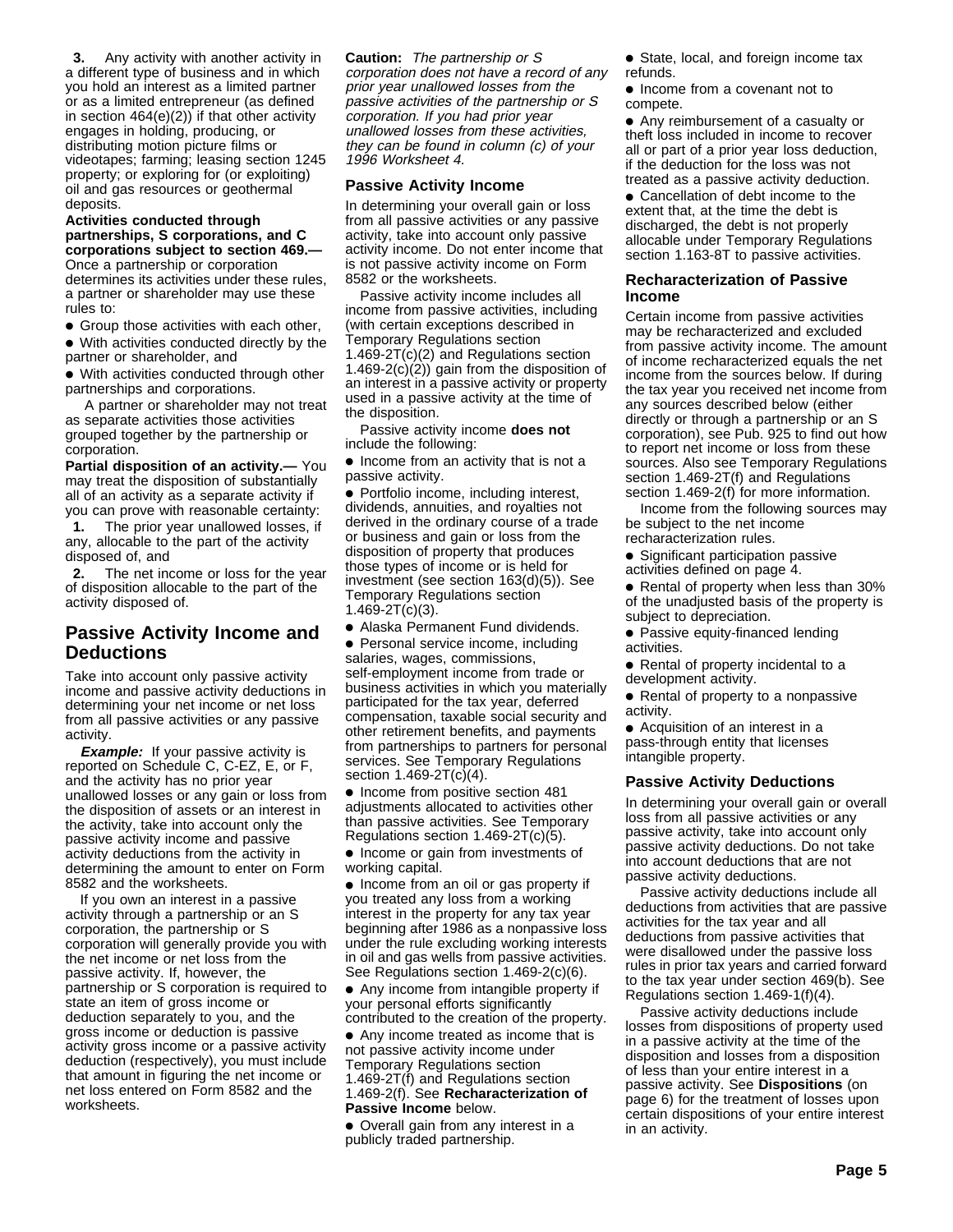Passive activity deductions **do not** include the following:

• Deductions for expenses (other than interest expense) that are clearly and directly allocable to portfolio income.

• Interest expense, other than interest expense properly allocable under Temporary Regulations section 1.163-8T to passive activities (e.g., qualified home mortgage interest and capitalized interest expense are not passive activity deductions).

• Losses from dispositions of property that produce portfolio income or property held for investment.

• State, local, and foreign income taxes.

●A Miscellaneous itemized deductions that may be disallowed under section 67.

• Charitable contribution deductions.

• Net operating loss deductions, percentage depletion carryovers under section 613A(d), and capital loss carryovers.

• Deductions and losses that would have been allowed for tax years beginning before 1987, but for basis or at-risk limitations.

• Net negative section 481 adjustments allocated to activities other than passive activities. See Temporary Regulations section 1.469-2T(d)(7).

• Deductions for losses from fire, storm, shipwreck or other casualty, or from theft, if losses similar in cause and severity do not recur regularly in the activity.

• The deduction allowed under section 164(f) for one-half of self-employment taxes.

# **Former Passive Activities**

A former passive activity is any activity that was a passive activity in a prior tax year, but is not a passive activity in the current tax year. A prior year unallowed loss from a former passive activity is allowed to the extent of the current year income from the activity.

**If the current year net income from the activity is less than the prior year unallowed loss,** enter the prior year unallowed loss and any current year net income from the activity on Form 8582 and the applicable worksheets.

**If the current year net income from the activity is equal to or greater than the prior year unallowed loss from the activity,** report the income and loss on the forms and schedules you would normally use; do not enter the amounts on Form 8582.

**If the activity has a net loss for the current year,** enter the prior year unallowed loss (but not the current year loss) on Form 8582 and the applicable worksheets.

To report a disposition of a former passive activity, follow the rules under **Dispositions** below.

# **Dispositions**

#### **Disposition of Less Than an Entire Interest**

Gains and losses from the disposition of less than an entire interest in an activity are treated as part of the net income or loss from the activity for the current year. **Note:** A disposition of less than

substantially all of an entire interest **does not** trigger the allowance of prior year unallowed losses.

# **Disposition of an Entire Interest**

If you disposed of your entire interest in a passive activity or a former passive activity to an unrelated person in a **fully taxable transaction** during the tax year, your losses allocable to the activity for the year are not limited by the passive loss rules.

A **fully taxable transaction** is a transaction in which you recognize all your realized gain or loss.

If you are using the installment method to report this kind of disposition, to figure the loss for the current year that is not limited by the passive loss rules, multiply your overall loss (which **does not** include losses allowed in prior years) by the following fraction:

Gain recognized in the current year

Unrecognized gain as of the beginning of the current year

A partner in a publicly traded partnership (PTP) is not treated as having disposed of an entire interest in an activity of a PTP until there is an entire disposition of the partner's interest in the PTP.

#### **Reporting an Entire Disposition on Schedule D or Form 4797**

When you completely dispose of your entire interest in a passive activity or a former passive activity, you may have to report net income or loss and prior year unallowed losses from the activity. All the net income and losses are reported on the forms and schedules you normally use.

Combine any income and losses (including any prior year unallowed losses) from the activity for the tax year to see if you have an overall gain or loss.

If you have an overall gain from a passive activity and you have other passive activities to report on Form 8582, include the income, losses, and prior year unallowed losses on Worksheet 1 or 2.

If this is your only passive activity or a former passive activity, report any income and losses (including any prior year unallowed losses) on the forms and schedules you normally use and do not include the income or losses on the worksheets or Form 8582.

If you have an overall loss when you combine the income and losses, do not use the worksheets or Form 8582 for the activity. Any losses (including prior year unallowed losses) are allowed in full.

Report the income and losses on the forms and schedules you normally use.

If you must figure modified adjusted gross income for line 6 of Form 8582, the overall loss from this activity is a nonpassive loss and must be used when figuring modified adjusted gross income. This is because an overall loss from an entire disposition of a passive activity is a nonpassive loss when there is an aggregate loss from all other passive activities.

# **Example 1: Activity with overall gain**

You sell your entire interest in a rental property in which you actively participated at a gain of \$15,525. \$7,300 of the gain is section 1231 gain (Form 4797, Part I) and \$8,225 is ordinary recapture income (Form 4797, Part II). The total loss you would report on line 23 of Schedule E (Form 1040) is (\$15,450). This includes a current year (\$2,800) net loss, and a (\$12,650) prior year unallowed loss.

If you had other passive activities reportable on Form 8582, you would make the following entries on Worksheet 1. You would enter the \$15,525 gain on the disposition in column (a), the current year loss of (\$2,800) in column (b), and the prior year unallowed loss of (\$12,650) in column (c).

# **Example 2: Activity with overall loss**

You sell your entire interest in a limited partnership and this is your only passive activity. You have a current year Schedule E loss of (\$3,330), a Schedule E prior year unallowed loss of (\$1,115), and a Schedule D gain of \$2,000 from the sale of your interest in the partnership.

Because there is an overall loss of (\$2,445) after combining the gain and losses, none of the amounts are entered on Worksheet 2 or on Form 8582.

The net loss plus the prior year unallowed loss  $(\$3,330 + \$1,115 =$ \$4,445) is entered on Schedule E, Part II, column (i), and the \$2,000 gain on the sale is entered on Schedule D, in either Part I or Part II, depending on how long the partnership interest was held.

# **Specific Instructions**

# **Part I — Passive Activity Loss (PAL)**

Use Part I to combine the net income and net loss from all passive activities to determine if you have a PAL for 1997. **Note:** See Pub. 925 for examples showing how to complete the worksheets.

# **Worksheet 1**

Individuals and qualifying estates who actively participated in rental real estate activities should use Worksheet 1 and include the income or loss from those activities on lines 1a through 1c of Form 8582. Use Worksheet 2 to figure the amounts to enter on lines 2a, through 2c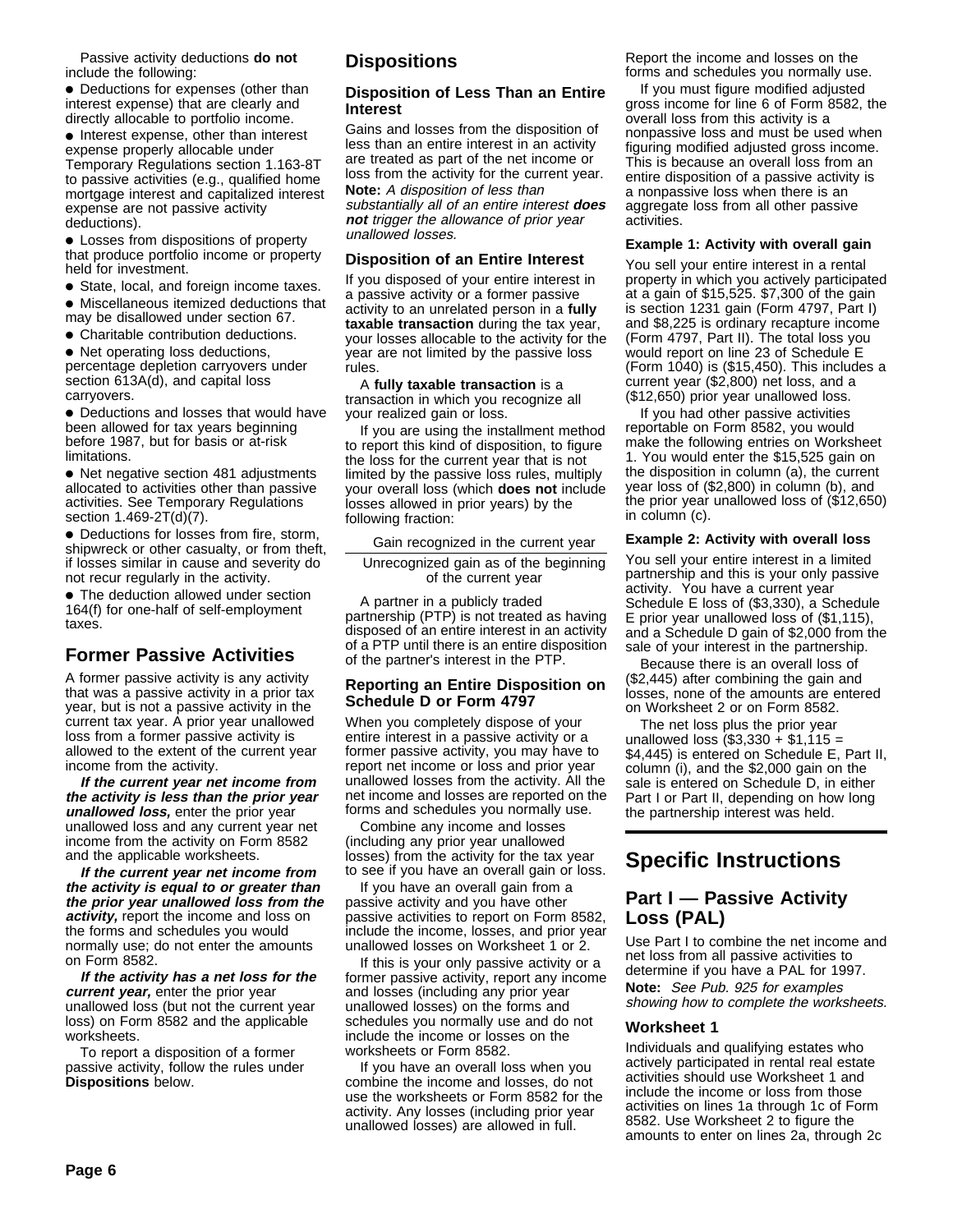if you did not actively participate in a rental real estate activity.

**Note:** Do not enter a prior year unallowed loss in column (c) of Worksheet 1 **unless**you actively participated in the activity in **both** the year the loss arose **and** the current tax year. If you did not actively participate in both years, enter the prior year unallowed loss in column (c) of Worksheet 2.

Married individuals filing separate returns and did not live apart from their spouse at all times during the tax year do not qualify under the active participation rule and should use Worksheet 2 instead of Worksheet 1. To take advantage of the \$25,000 allowance, married individuals must file a joint return.

**Column (a).—** Enter the current year net income from each activity. Enter the total of column (a) on line 1a of Form 8582.

**Example:** If a Schedule C activity has current year profit of \$5,000 and a Form 4797 gain of \$2,000, enter \$7,000 in column (a).

**Column (b).—** Enter the current year net loss for each activity. Do not enter any prior year unallowed losses in this column. Enter the total of column (b) on line 1b of Form 8582. **Example:** If a Schedule E rental activity has a current year loss of (\$4,500) on line 22 of Schedule E and a current year Form 4797 loss of (\$1,000), enter (\$5,500) in column (b).

**Column (c).—** Enter the prior year unallowed losses for each activity. These amounts can be found on Worksheet 4, column (c), of your 1996 Form 8582. Enter the total of column (c) from your 1997 Worksheet 1 on line 1c of Form 8582.

**Columns (d) and (e).—** Combine income and losses in columns (a) through (c) for each activity and enter any overall gain for the activity in column (d) or any overall loss for the activity in column (e). Do not enter amounts from columns (d) and (e) on Form 8582. These amounts will be used when Form 8582 is completed to figure the loss allowed for the current year.

#### **Worksheet 2**

Use Worksheet 2 to figure the amounts to enter on lines 2a through 2c for:

 $\ddot{y}$ **1.** Passive trade or business activities,

 **2.** Passive rental real estate activities that do not qualify for the special allowance, and

 **3.** Rental activities other than rental real estate activities.

**Column (a).—** Enter the total of column (a) on line 2a of Form 8582. Enter the current year net income for each activity. (See the example in the instructions under column (a) for Worksheet 1, above.)

**Column (b).—** Enter the current year net loss for each activity. Enter the total of column (b) on line 2b of Form 8582. (See the example in the instructions under column (b) of Worksheet 1, above.)

**Column (c).—** Enter the unallowed losses for the prior years for each activity. These amounts can be found on Worksheet 4, column (c), of your 1996 Form 8582. Enter the total of column (c) from your 1997 Worksheet 2 on line 2c of Form 8582.

**Columns (d) and (e).—** Combine income and losses in columns (a) through (c) for each activity and enter any overall gain for the activity in column (d) or any overall loss for the activity in column (e). Do not enter amounts from columns (d) and (e) on Form 8582. These amounts will be used when Form 8582 is completed to figure the loss allowed for the current year.

# **Part II — Special Allowance for Rental Real Estate with Active Participation**

Use Part II to figure the maximum amount of rental loss allowed if you have a net loss from a rental real estate activity with active participation.

Enter all numbers in Part II as positive amounts (i.e., greater than zero).

#### **Examples:**

 **1.** Line 1d has a loss of \$47,000 and line 3 has a loss of \$42,000. Enter \$42,000 as a positive number on line 4.

 **2.** Line 4 has a loss of \$42,000 and line 8 is \$25,000. Enter \$25,000 as a positive number on line 9.

**Line 5.—** Married persons filing separate returns who lived apart at all times during the year should enter \$75,000 on line 5 instead of \$150,000. Married persons filing separate returns who lived together at any time during the year are **not** eligible for the special allowance. They must enter zero on line 9 and go to line 10.

**Line 6.—** To figure **modified adjusted gross income**, combine all the amounts used to figure adjusted gross income except for:

• Passive income or loss included on Form 8582;

• Any rental real estate loss allowed under section 469(c)(7) to real estate professionals (defined under **Activities That Are Not Passive Activities** on page 2).

● Any overall loss from a PTP;

• The taxable amount of social security and tier 1 railroad retirement benefits;

• The deduction allowed under section 219 for contributions to IRAs and certain other qualified retirement plans;

**•** The deduction allowed under section 164(f) for one-half of self-employment taxes;

• The exclusion from income of interest from series EE U.S. savings bonds used to pay higher education expenses; or

• The exclusion allowed under section 137 for expenses related to adoption assistance programs.

Include portfolio income or expenses that are clearly and directly allocable to portfolio income in the modified adjusted gross income computation. Any income that is treated as nonpassive income is included in the computation of modified adjusted gross income.

**Example:** Overall gain from a publicly traded partnership and net income from an activity or item of property subject to the recharacterization of passive income rules is nonpassive income. In addition, an overall loss from the entire disposition of a passive activity is not included on Form 8582. Instead, the overall loss is a nonpassive loss and must be included in the computation of modified adjusted gross income.

**Example:** If your adjusted gross income on line 31 of Form 1040 is \$92,000, and you had taxable social security benefits of \$5,500 on line 20b, your modified adjusted gross income would be \$86,500 (\$92,000 – \$5,500). **Line 8.—** Do not enter more than \$12,500 on line 8 if you are married filing a separate return and you and your spouse lived apart at all times during the year. Married persons filing separate returns who lived together at any time during the year are not eligible for the special allowance. They must enter zero on line 9 and go to line 10.

# **Part III — Total Losses Allowed**

Use Part III to figure the amount of the PAL (as determined in Part I) allowed for 1997 from all passive activities.

**Line 11.—** Use the worksheets on Form 8582 and the following instructions for those worksheets to figure the unallowed loss to be carried forward and the allowed loss to report on the forms and schedules for 1997.

#### **Worksheets 1 and 2**

 Worksheets 1 and 2, columns (d) and (e), will show whether an activity had an overall gain or loss. If you have activities that show overall gain in column (d) of Worksheet 1 or 2, report all the income and losses listed in columns (a), (b), and (c) for those activities on the proper forms and schedules.

If you have activities in Worksheet 1 or 2 that show an overall loss in column (e), you will have to allocate the allowed loss on line 11 of Form 8582 to those activities by completing Worksheets 3, 4, and 5 or 6.

**Note:** Because of the change in the capital gains rates, you must identify amounts that are 28% rate gain or loss for the Schedule D for your return and Forms 4797 and 6781. **28% rate gain or loss** includes all long-term gains and losses from sales, exchanges, or conversions (including installment payments received) **either:**

●A **Before** May 7, 1997, **or**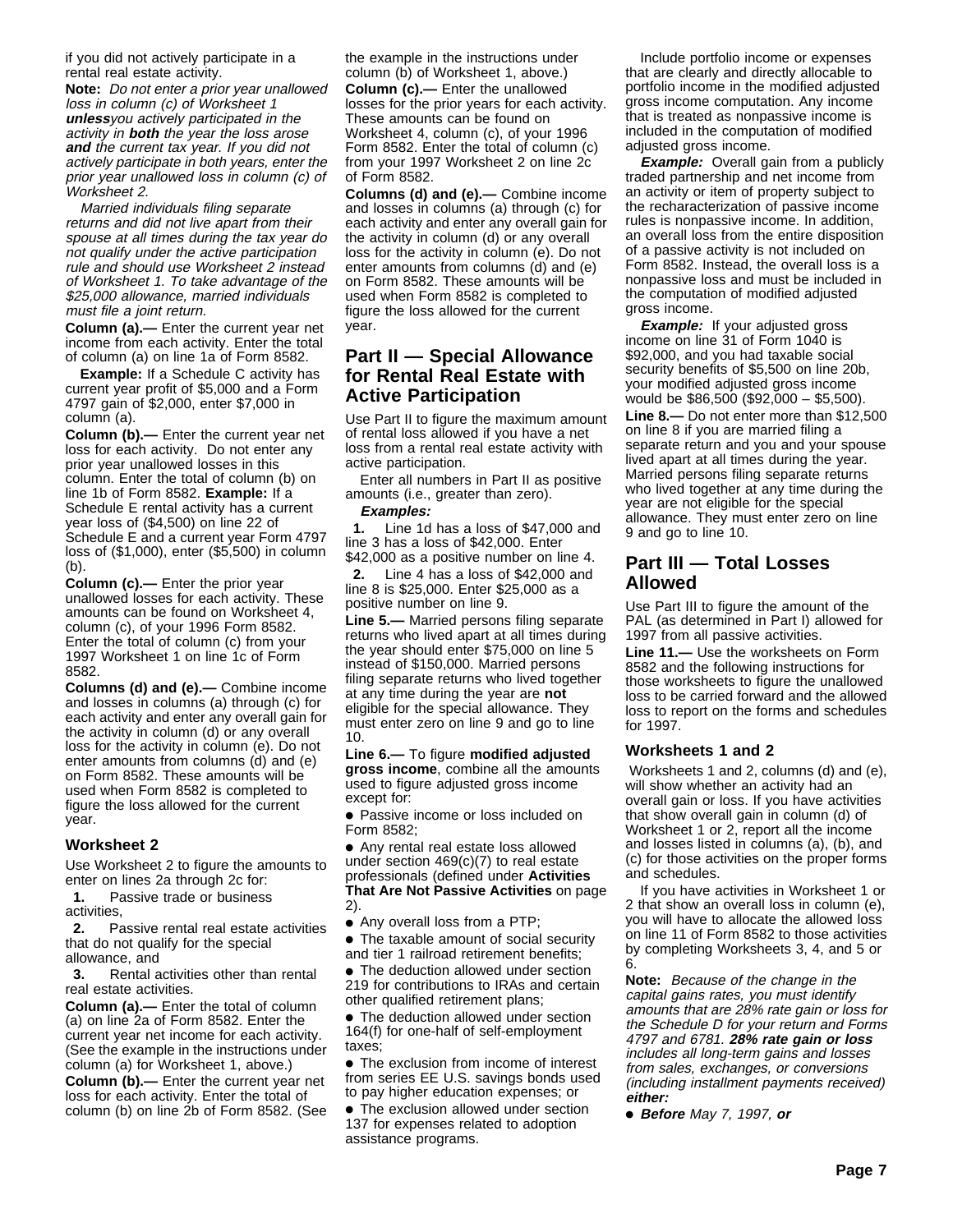●A **After** July 28, 1997, for assets held more than one year but **not** more than 18 months.

28% rate gain or loss also includes **ALL** "collectibles gains and losses" (see the instructions for Schedule D (Form 1040) for details, including the definition of "collectibles gains and losses".

Enter 28% rate gain or loss transactions separately from other transactions in Worksheet 2. See the example at the end of the instructions for Worksheet 4 for an example of how to make the enties in Worksheets 4 and 5.

You may also need to report other similar items separately.

Start with Worksheet 3 if you have any activities in Worksheet 1 with an overall loss in column (e) and an amount on line 9 of Form 8582. If you do not have activities with an overall loss in Worksheet 1 or line 9 does not have an entry, start with Worksheet 4 for any activities in Worksheet 1 or 2 that show an overall loss in column (e).

#### **Worksheet 3**

Use Worksheet 3 if you have activities in Worksheet 1 with an overall loss in column (e) and an amount on line 9 of Form 8582.

**Column (a).—** Enter the overall loss from column (e) of Worksheet 1 for each activity.

**Column (b).—** Divide each of the individual losses shown in column (a) by the total of all the losses in column (a) and enter the ratio for each of the activities in column (b). The total of all the ratios should equal 1.00.

**Column (c).—** Multiply line 9 of Form 8582 by each of the ratios in column (b) and enter the results in column (c). The total of column (c) should be the same as line 9 of Form 8582.

**Column (c) total is the same as column (a) total.—** If the total losses in column (c) are the same as those in column (a):

All amounts in columns (a), (b), and (c) of Worksheet 1 should be reported on the proper forms and schedules.

The losses in Worksheet 1 are allowed in full and are not carried over to Worksheet 4. Complete Worksheet 4 only if you have activities with overall losses in column (e) of Worksheet 2.

**Column (c) total is less than column (a) total.—** If the total losses in column (c) are less than the total losses in column (a), complete column (d).

**Column (d).—** Subtract column (c) from column (a) and enter the results in column (d). Also enter the amounts from column (d) of worksheet 3 in column (a) of Worksheet 4.

#### **Worksheet 4**

Complete Worksheet 4 if you have an overall loss in column (e) of Worksheet 2 or losses in column (d) of Worksheet 3 (from column (e) of Worksheet 1, if you did not have to complete Worksheet 3).

Enter on Worksheet 4 the name of the activities and the form or schedule on which the loss is to be reported.

**Column (a).—** Enter the amounts, if any, from column (d) of Worksheet 3 (from column (e) of Worksheet 1 if you did not have to complete Worksheet 3). Also enter the losses, if any, shown in column (e) of Worksheet 2.

**Column (b).—** Divide each of the individual losses shown in column (a) by the total of all the losses in column (a) and enter the ratio for each of the activities in column (b). The total of all the ratios should equal 1.00.

**Column (c).—** Complete the following computation:

Multiply line C by the ratios in column (b) and enter the results in column (c).

If you have losses from the same activity that are to be reported on two or more different schedules, use Worksheet 6 instead of Worksheet 5 for those activities.

**Example:** If you have a Schedule C loss and you also have a Form 4797 loss from the sale of assets from the Schedule C activity, use Worksheet 6 instead of Worksheet 5.

**Example of Schedule D (Form 1040) Transactions.—** You have the following Schedule D (Form 1040) transactions in 1997:

●A A passive activity prior year unallowed long-term capital loss (a 28% rate loss) — (\$1,000);

● A loss on a May 8, 1997, sale of an asset held more than 12 months (**not** a 28% rate loss) — (\$3,000);

● A loss on a july 30, 1997, sale of an assets held more than 12 months, but not more than 18 months (a 28% rate loss) — (\$230); and

● Total Long-Term Capital Loss (\$4,230). You also have net income of \$1,100

from Schedule E (Form 1040). The 28% rate gain or loss transactions were entered as a separate item in Worksheet 2. Line 11 of Form 8582 shows a loss allowed of \$1,100. Use worksheet 4 to allocate the unallowed loss between 28% rate loss and the portion that is not a 28% rate loss.

Worksheet 4 — Allocation of Unallowed Losses (\$4,230 - \$1,100 = \$3,130).

● 28% rate loss — \$1,230/\$4,230 = .29  $x$  \$3,130 = \$908.

• Loss that is not a 28% rate loss - $$3,000/\$4,230 = .71 \times $3,130 = $2,222$ .

Use Worksheet 5 to figure the allowed 28% rate loss and the portion that is not a 28% rate loss.

• 28% rate loss  $-$  \$1,230 - \$908 = 322.

● Loss that is not a 28% rate loss —  $$3,000 - $2,222 = $778.$ 

Follow the instructions for Schedule D (Form 1040) for making the proper line entries. Keep the unallowed 28% rate loss

as a separate activity in your records. You will need this figure to compute the 28% rate gain or loss for your 1998 tax records.

#### **Worksheet 5**

Use Worksheet 5 for the activities listed in Worksheet 4 if all the loss from the same activity is reported on one form or schedule.

**Example:** Use Worksheet 5 if all the loss from the activity is reported on Schedule E, even though part of the loss may be a current year Schedule E loss and part of it may be from a Schedule E prior year unallowed loss.

**Column (a).—** The loss to enter in column (a) of this worksheet is the net loss plus the prior year unallowed loss for each activity you enter in this worksheet. This amount can be found by adding the losses in columns (b) and (c) of Worksheets 1 and 2.

**Column (b).—** Enter the amounts from column (c) of Worksheet 4 for the activities listed in this worksheet. These are your **unallowed losses for 1997.** Keep a record of these amounts so the losses can be used to figure your passive activity loss next year.

**Column (c).—** Subtract column (b) from column (a). These are the **losses allowed for 1997.** The amounts in this column should be reported on the form or schedule you normally use.

See the forms and schedules listed under **How To Report Allowed Losses** on page 9. Pub. 925 also has an extensive example of how to report passive income and losses on the forms and schedules.

#### **Worksheet 6**

Use Worksheet 6 for the activities listed in Worksheet 4, if you have losses from the same activity that are reported on two or more different forms and schedules. Worksheet 6 will allocate the loss allowed and unallowed for the activity and the loss allowed on the different forms or schedules used to report the losses.

Only the losses that would cause a difference in the tax liability if they were reported on a different form or schedule are kept separate. Those forms or schedules are:

● Schedules C, D (Parts I and II), E, and F.

**Note:** You must make an entry in Schedule D, Part II for every transaction reported. See the instructions for Schedule D (Form 1040).

● Forms 4684 (Section B), 4797 (Parts I and II), and 4835.

Make a copy of Worksheet 6 to use for each additional activity for which you have losses reported on two or more different forms or schedules. When making entries in Worksheet 6, enter the name of the form or schedule on the line above line 1a.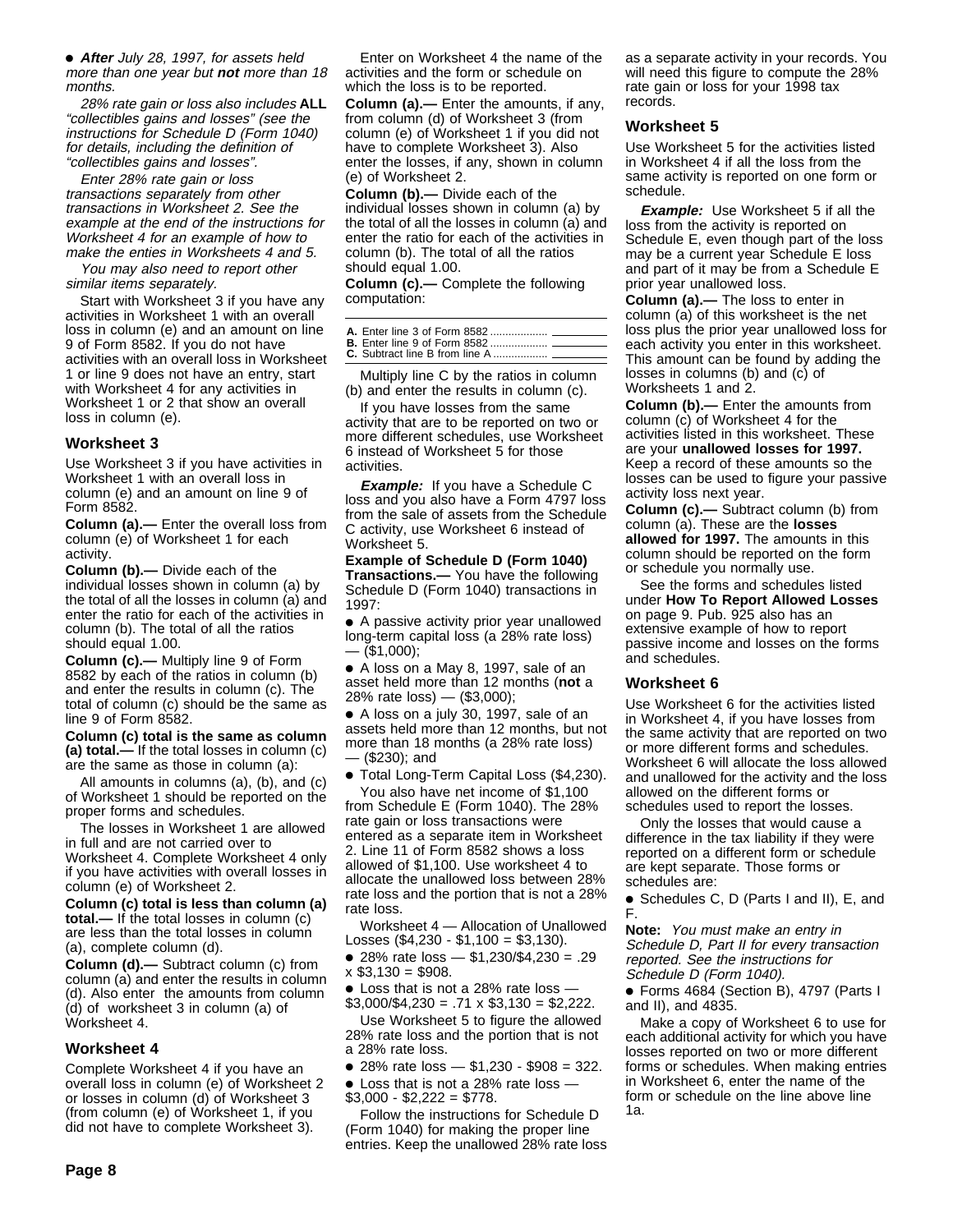**Line 1a, column (a).—** Enter the net loss plus any prior year unallowed loss from the activity that goes on the same form, or in the case of Schedule D and Form 4797, the same part (Part I or Part II). **Line 1b, column (a).—** Enter any net income from the activity that goes on the same form or schedule as the loss on line 1a, column (a).

**Example:** You entered a prior year unallowed loss from Form 4797, Part I, on line 1a and this year you have a current year gain that is also reported on Form 4797, Part I. Enter the gain on line 1b, column (a). If the activity did not have a Form 4797, Part I gain, enter zero on line 1b, column (a).

**Line 1c, column (b).—** Subtract line 1b, column (a) from line 1a, column (a), and enter the result in column (b). If line 1b, column (a), is more than line 1a, column (a), enter zero in column (b).

**Column (c).—** Divide each of the losses entered in column (b) by the total of column (b) and enter the ratio in this column. The total of this column should be 1.00.

**Column (d).—** Find the unallowed loss for this activity in Worksheet 4, column (c), and multiply that unallowed loss by the ratio in column (c) of Worksheet 6. If you have entries in column (b) of Worksheet 6 that show zero, also enter zero for that form or schedule in this column.

The amount in this column is the **unallowed loss for 1997.** Keep a record of this worksheet so that you can use the losses to figure your passive activity loss next year.

**Column (e).—** Subtract the amount in column (d) from the loss entered on line 1a, column (a). This is the **allowed loss for 1997** to be entered on the forms or schedules. The forms and schedules you report on should show the losses from this column and the income, if any, for that activity from column (a) of Worksheet 1 or 2.

See the forms and schedules listed under **How To Report Allowed Losses** below. Pub. 925 also has an extensive example of how to report passive income and losses on the forms and schedules.

# **How To Report Allowed Losses**

**Line 3 is income.—** If line 3 of Form 8582 shows net income or zero, all the losses in columns (b) and (c) of Worksheets 1 and 2 are allowed in full. Report the income and losses in columns (a), (b), and (c) of Worksheets 1 and 2 on the forms and schedules normally used. **Line 11 is the same as the total of lines 1b, 1c, 2b, and 2c.—** In this case, all the losses in columns (b) and (c) of Worksheets 1 and 2 are allowed in full. Report the income and losses in columns (a), (b), and (c) of Worksheets 1 and 2 on the forms and schedules normally used.

**Columns (a) and (c) of Worksheet 3 are the same amount.—** In this case, all the losses in columns (b) and (c) of Worksheet 1 are allowed in full. Report the income and losses in columns (a), (b), and (c) of Worksheet 1 on the forms and schedules normally used.

**Losses allowed in column (c) of Worksheet 5.—** The amounts shown in column (c) of Worksheet 5 are the losses allowed for 1997 for the activities listed in that worksheet. Report the loss allowed from column (c) of Worksheet 5 and the income, if any, for that activity shown in column (a) of Worksheet 1 or 2, on the form or schedule normally used.

**Losses allowed in column (e) of Worksheet 6.—** The amounts shown in column (e) of Worksheet 6 are the losses allowed for 1997 for the activity listed in that worksheet. Report the losses allowed from column (e) of Worksheet 6 and the income, if any, for that activity shown in column (a) of Worksheet 1 or 2, on the forms or schedules normally used.

**Schedules C and F, and Form 4835.—** Enter on the net profit or loss line of your schedule or form, the allowed PAL from the worksheet. To the left of the entry space write "PAL."

If the net profit or loss line on your form or schedule shows net profit for the year, reduce the net profit by the allowed loss from Worksheet 5 or 6 and enter the result on the net profit or loss line.

**Example:** Schedule C shows net profit for the year of \$5,000. The activity also has a Form 4797 gain of \$2,500 and a prior year unallowed Schedule C loss of (\$6,000). The loss allowed for 1997 is (\$6,000). Line 31 would show a net loss of (\$1,000). To arrive at this answer, subtract the loss allowed for the year (\$6,000) from the net profit for the year (\$5,000). To the left of the entry space, write "PAL."

See Schedule D and Form 4797 instructions below if you also had passive gains and losses from the sale of assets or an interest in the passive activity. **Schedule E, Part I.—** Enter the allowed loss from the worksheet on line 23 of Schedule E. An activity that has net profit for the year and prior year unallowed losses will have net profit on line 22 and the allowed loss on line 23. The allowed loss on line 23 will include the loss allowed to the extent of the net profit. Line 24 of Schedule E will show total net profit and line 25 will show total losses allowed (both passive and nonpassive). Line 26 will show the total net profit or loss.

**Schedule E, Parts II and III.—** Any net income shown on your Schedule K-1 that is passive income should be entered as passive income in the appropriate column of Schedule E, Part II or III. Enter the passive loss allowed from Worksheet 5 or 6 in the appropriate column for passive losses. The passive losses allowed include the loss allowed to the extent of any net income from the activity. See Schedule D and Form 4797 instructions below if you also had passive gains or

losses from the sale of assets or an interest in the passive activity.

**Form 4684, Section B.—** Any passive activity gain from Form 4684 remains unchanged. It was used on Form 8582 to determine allowable PALs. If you did not have PALs on Form 4684, complete Form 4684 and follow the instructions for that form regarding where to report the gain.

If you had PALs from Form 4684, cross through the amount you first entered on line 31, 32, 38a, 38b, or 39 and show the allowed loss from the worksheet. To the left of the entry space write "PAL.

**Schedule D and Form 4797.—** If you sold assets from a passive activity or if you sold an interest in your passive activity, all gains from the activities should be shown on the appropriate line of Schedule D or Form 4797. Identify the gain as "From passive activity." Enter any allowed losses for Schedule D or Form 4797 on the appropriate line and to the left of the entry space write "PAL.

**Entire disposition with an overall loss.—** If you had an entire disposition of your interest in a passive activity and that activity had an overall loss, none of the gains, if any, or losses should have been entered on Form 8582 or the worksheets. However, all the gains and losses should be reported on the forms or schedules you normally use. To the left of the entry space, write "Entire disposition of passive activity."

**Entire disposition with an overall gain.—** Gains and losses from this activity were included on Form 8582 so that the gains could offset other passive activity losses. Report all the gains and losses on the forms and schedules you normally use and to the left of the entry space, write "Entire disposition of passive activity."

# **Publicly Traded Partnerships (PTPs)**

A publicly traded partnership (PTP) is a partnership whose interests are traded on an established securities market or are readily tradable on a secondary market (or its substantial equivalent).

An established securities market includes any national securities exchange and any local exchange registered under the Securities Exchange Act of 1934 or exempted from registration because of the limited volume of transactions. It also includes any over-the-counter market.

A secondary market generally exists where a person stands ready to make a market in the interest. An interest is treated as readily tradable if the interest is regularly quoted by persons, such as brokers or dealers, who are making a market in the interest.

The substantial equivalent of a secondary market exists where there is no identifiable market maker, but the holder of an interest has a readily available, regular, and ongoing opportunity to sell or exchange his or her interest through a public means of obtaining or providing information of offers